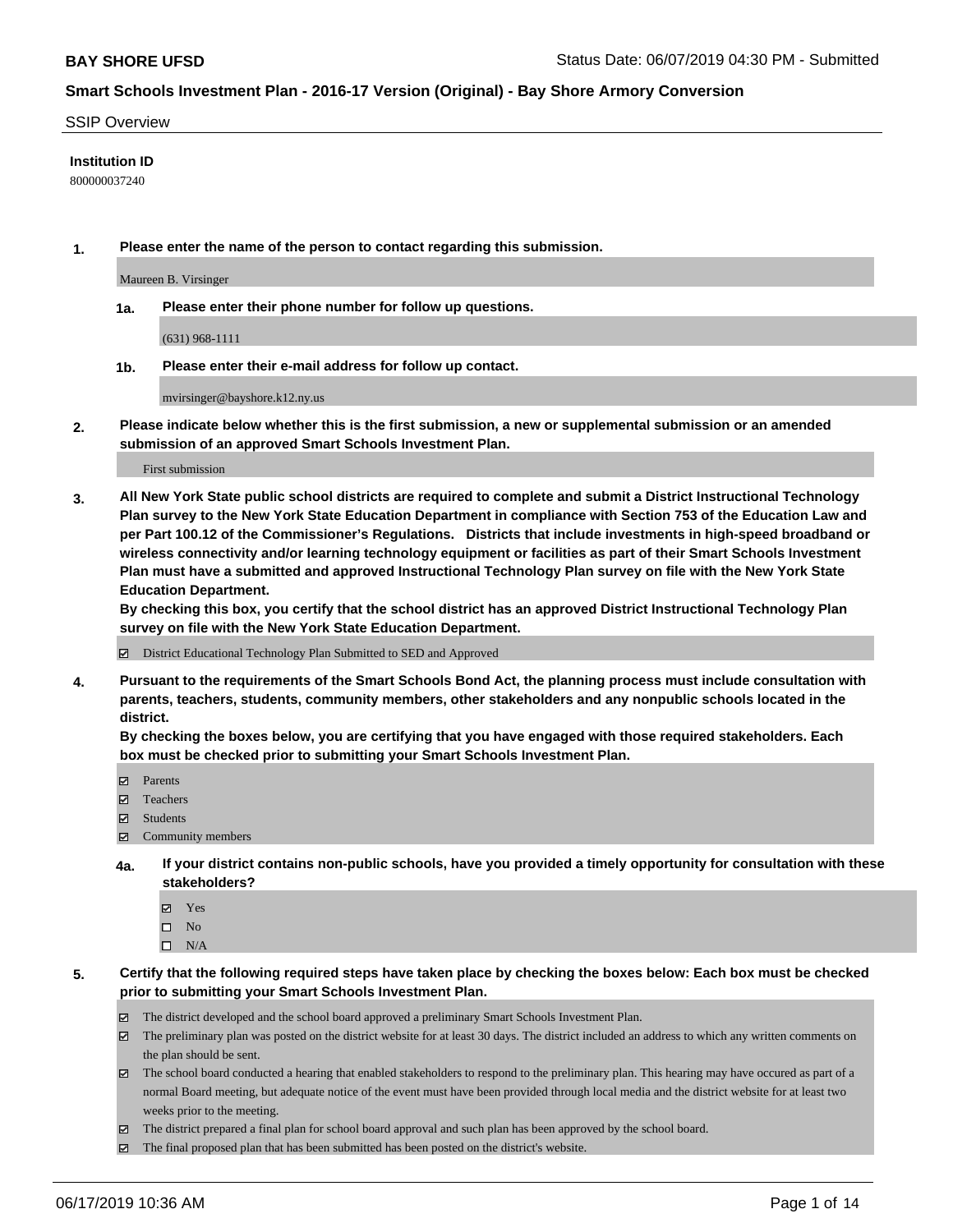SSIP Overview

**5a. Please upload the proposed Smart Schools Investment Plan (SSIP) that was posted on the district's website, along with any supporting materials. Note that this should be different than your recently submitted Educational Technology Survey. The Final SSIP, as approved by the School Board, should also be posted on the website and remain there during the course of the projects contained therein.**

Board of Education Work Session Minutes.pdf P-2 Proposed Floor Plans.pdf Pre-K Classroom Layouts.pdf Smart Schools Bond Act - Preliminary Review.doc P-1 Proposed Site Plan.pdf

**5b. Enter the webpage address where the final Smart Schools Investment Plan is posted. The Plan should remain posted for the life of the included projects.**

https://www.bayshoreschools.org/UPKArmoryPlans

**6. Please enter an estimate of the total number of students and staff that will benefit from this Smart Schools Investment Plan based on the cumulative projects submitted to date.**

475

**7. An LEA/School District may partner with one or more other LEA/School Districts to form a consortium to pool Smart Schools Bond Act funds for a project that meets all other Smart School Bond Act requirements. Each school district participating in the consortium will need to file an approved Smart Schools Investment Plan for the project and submit a signed Memorandum of Understanding that sets forth the details of the consortium including the roles of each respective district.**

 $\Box$  The district plans to participate in a consortium to partner with other school district(s) to implement a Smart Schools project.

**8. Please enter the name and 6-digit SED Code for each LEA/School District participating in the Consortium.**

| <b>Partner LEA/District</b> | <b>ISED BEDS Code</b> |
|-----------------------------|-----------------------|
| (No Response)               | (No Response)         |

**9. Please upload a signed Memorandum of Understanding with all of the participating Consortium partners.**

(No Response)

**10. Your district's Smart Schools Bond Act Allocation is:**

\$3,935,478

**11. Enter the budget sub-allocations by category that you are submitting for approval at this time. If you are not budgeting SSBA funds for a category, please enter 0 (zero.) If the value entered is \$0, you will not be required to complete that survey question.**

|                                       | lSub-              |
|---------------------------------------|--------------------|
|                                       | <b>Allocations</b> |
| <b>School Connectivity</b>            | $\overline{0}$     |
| Connectivity Projects for Communities | $\overline{0}$     |
| <b>Classroom Technology</b>           | $\Omega$           |
| Pre-Kindergarten Classrooms           | 3,935,478          |
| Replace Transportable Classrooms      | $\Omega$           |
| High-Tech Security Features           | $\overline{0}$     |
| Totals:                               | 3,935,478          |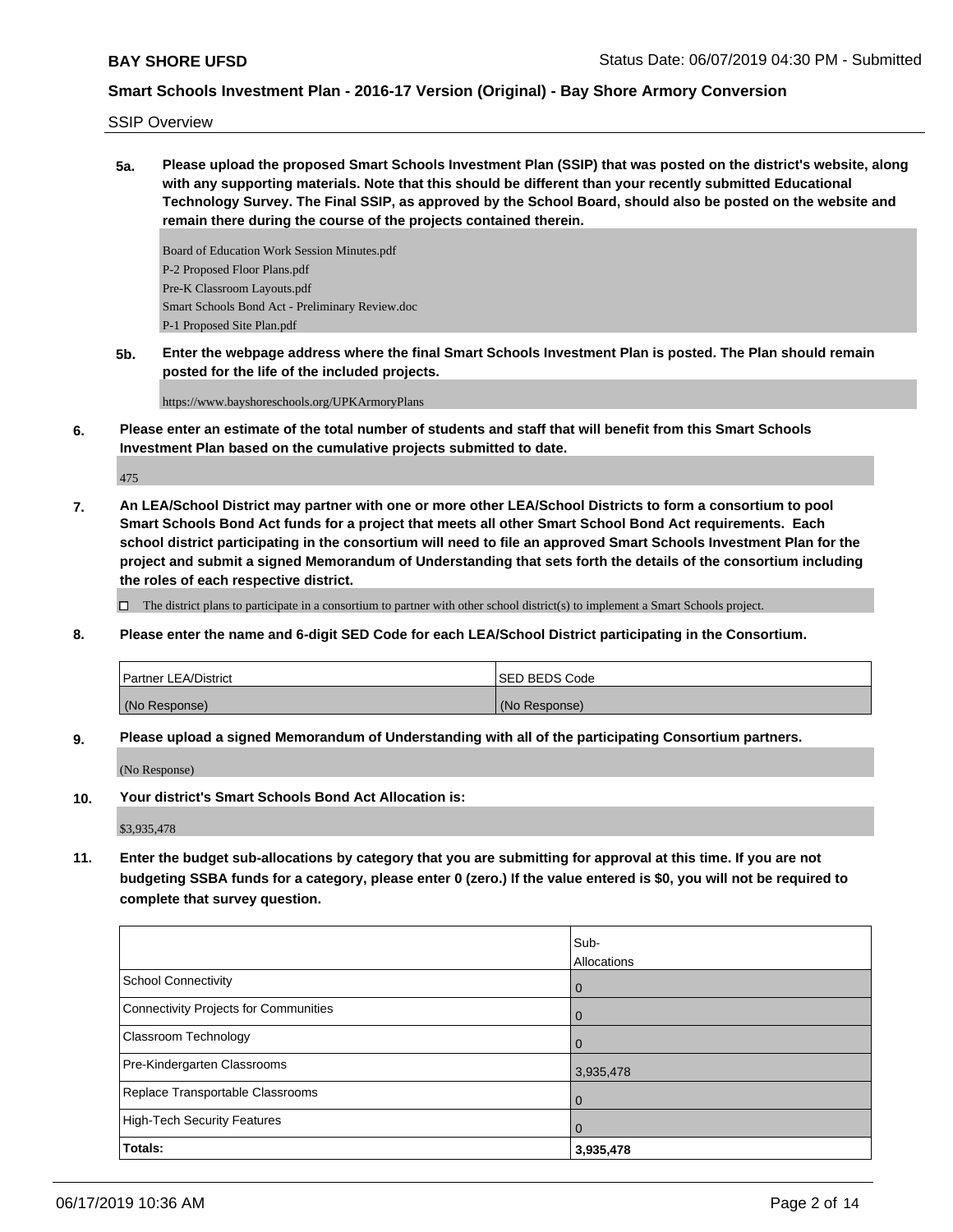School Connectivity

- **1. In order for students and faculty to receive the maximum benefit from the technology made available under the Smart Schools Bond Act, their school buildings must possess sufficient connectivity infrastructure to ensure that devices can be used during the school day. Smart Schools Investment Plans must demonstrate that:**
	- **• sufficient infrastructure that meets the Federal Communications Commission's 100 Mbps per 1,000 students standard currently exists in the buildings where new devices will be deployed, or**
	- **• is a planned use of a portion of Smart Schools Bond Act funds, or**
	- **• is under development through another funding source.**

**Smart Schools Bond Act funds used for technology infrastructure or classroom technology investments must increase the number of school buildings that meet or exceed the minimum speed standard of 100 Mbps per 1,000 students and staff within 12 months. This standard may be met on either a contracted 24/7 firm service or a "burstable" capability. If the standard is met under the burstable criteria, it must be:**

**1. Specifically codified in a service contract with a provider, and**

**2. Guaranteed to be available to all students and devices as needed, particularly during periods of high demand, such as computer-based testing (CBT) periods.**

**Please describe how your district already meets or is planning to meet this standard within 12 months of plan submission.**

(No Response)

**1a. If a district believes that it will be impossible to meet this standard within 12 months, it may apply for a waiver of this requirement, as described on the Smart Schools website. The waiver must be filed and approved by SED prior to submitting this survey.**

 $\Box$  By checking this box, you are certifying that the school district has an approved waiver of this requirement on file with the New York State Education Department.

#### **2. Connectivity Speed Calculator (Required)**

|                         | l Number of<br><b>Students</b> | Multiply by<br>100 Kbps | Divide by 1000 Current Speed<br>to Convert to<br>Required<br>l Speed in Mb | lin Mb           | Expected<br>Speed to be<br>Attained Within   Required<br>12 Months | <b>Expected Date</b><br>When<br>Speed Will be<br>Met |
|-------------------------|--------------------------------|-------------------------|----------------------------------------------------------------------------|------------------|--------------------------------------------------------------------|------------------------------------------------------|
| <b>Calculated Speed</b> | (No<br>Response)               | (No Response)           | (No<br>Response)                                                           | (No<br>Response) | (No<br>Response)                                                   | (No<br>Response)                                     |

**3. Describe how you intend to use Smart Schools Bond Act funds for high-speed broadband and/or wireless connectivity projects in school buildings.**

(No Response)

**4. Describe the linkage between the district's District Instructional Technology Plan and the proposed projects. (There should be a link between your response to this question and your response to Question 1 in Part E. Curriculum and Instruction "What are the district's plans to use digital connectivity and technology to improve teaching and learning?)**

(No Response)

**5. If the district wishes to have students and staff access the Internet from wireless devices within the school building, or in close proximity to it, it must first ensure that it has a robust Wi-Fi network in place that has sufficient bandwidth to meet user demand.**

**Please describe how you have quantified this demand and how you plan to meet this demand.**

(No Response)

**6. As indicated on Page 5 of the guidance, the Office of Facilities Planning will have to conduct a preliminary review**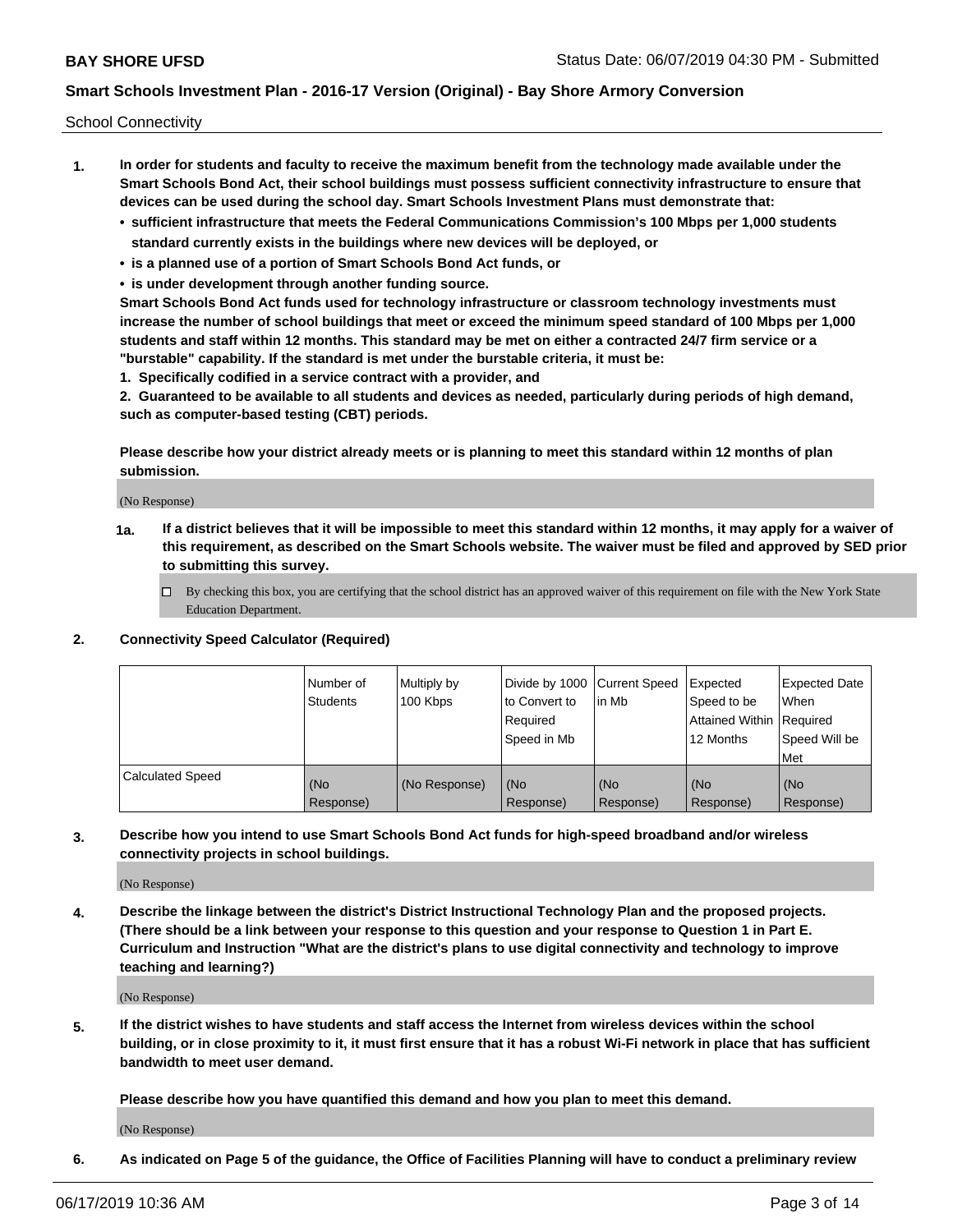School Connectivity

**of all capital projects, including connectivity projects.**

**Please indicate on a separate row each project number given to you by the Office of Facilities Planning.**

| Project Number |  |
|----------------|--|
|                |  |
|                |  |
| (No Response)  |  |
|                |  |

**7. Certain high-tech security and connectivity infrastructure projects may be eligible for an expedited review process as determined by the Office of Facilities Planning.**

**Was your project deemed eligible for streamlined review?**

(No Response)

**8. Include the name and license number of the architect or engineer of record.**

| Name          | License Number |
|---------------|----------------|
| (No Response) | (No Response)  |

**9. If you are submitting an allocation for School Connectivity complete this table. Note that the calculated Total at the bottom of the table must equal the Total allocation for this category that you entered in the SSIP Overview overall budget.** 

|                                            | Sub-          |
|--------------------------------------------|---------------|
|                                            | Allocation    |
| Network/Access Costs                       | (No Response) |
| <b>Outside Plant Costs</b>                 | (No Response) |
| School Internal Connections and Components | (No Response) |
| <b>Professional Services</b>               | (No Response) |
| Testing                                    | (No Response) |
| <b>Other Upfront Costs</b>                 | (No Response) |
| <b>Other Costs</b>                         | (No Response) |
| Totals:                                    | 0             |

**10. Please detail the type, quantity, per unit cost and total cost of the eligible items under each sub-category. This is especially important for any expenditures listed under the "Other" category. All expenditures must be eligible for tax-exempt financing to be reimbursed through the SSBA. Sufficient detail must be provided so that we can verify this is the case. If you have any questions, please contact us directly through smartschools@nysed.gov. NOTE: Wireless Access Points should be included in this category, not under Classroom Educational Technology, except those that will be loaned/purchased for nonpublic schools.**

| Select the allowable expenditure | Item to be purchased | Quantity      | Cost per Item | <b>Total Cost</b> |
|----------------------------------|----------------------|---------------|---------------|-------------------|
| type.                            |                      |               |               |                   |
| Repeat to add another item under |                      |               |               |                   |
| each type.                       |                      |               |               |                   |
| (No Response)                    | (No Response)        | (No Response) | (No Response) | (No Response)     |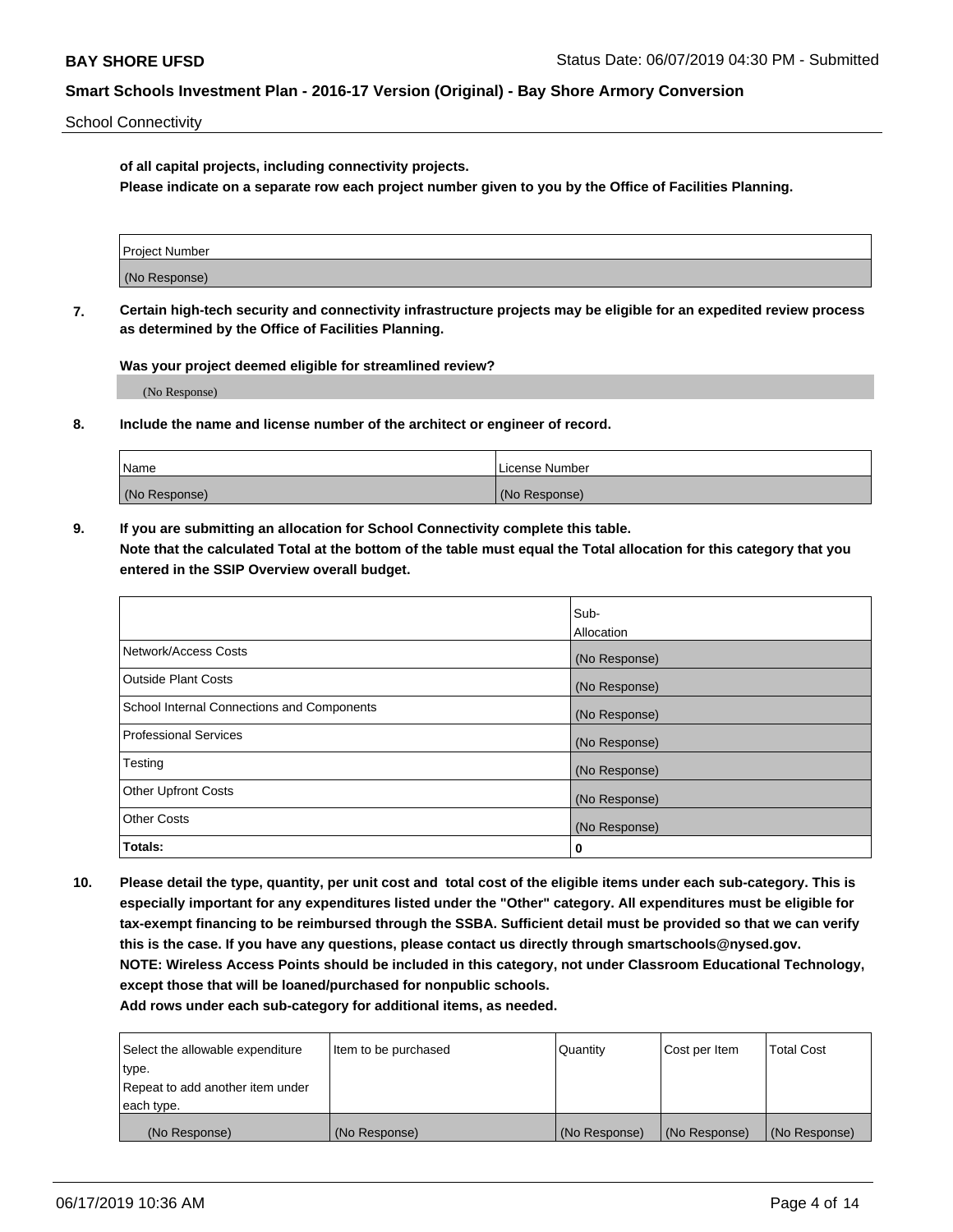Community Connectivity (Broadband and Wireless)

**1. Describe how you intend to use Smart Schools Bond Act funds for high-speed broadband and/or wireless connectivity projects in the community.**

(No Response)

**2. Please describe how the proposed project(s) will promote student achievement and increase student and/or staff access to the Internet in a manner that enhances student learning and/or instruction outside of the school day and/or school building.**

(No Response)

**3. Community connectivity projects must comply with all the necessary local building codes and regulations (building and related permits are not required prior to plan submission).**

 $\Box$  I certify that we will comply with all the necessary local building codes and regulations.

**4. Please describe the physical location of the proposed investment.**

(No Response)

**5. Please provide the initial list of partners participating in the Community Connectivity Broadband Project, along with their Federal Tax Identification (Employer Identification) number.**

| <b>Project Partners</b> | l Federal ID # |
|-------------------------|----------------|
| (No Response)           | (No Response)  |

**6. If you are submitting an allocation for Community Connectivity, complete this table.**

**Note that the calculated Total at the bottom of the table must equal the Total allocation for this category that you entered in the SSIP Overview overall budget.**

|                                    | Sub-Allocation |
|------------------------------------|----------------|
| Network/Access Costs               | (No Response)  |
| <b>Outside Plant Costs</b>         | (No Response)  |
| <b>Tower Costs</b>                 | (No Response)  |
| <b>Customer Premises Equipment</b> | (No Response)  |
| <b>Professional Services</b>       | (No Response)  |
| Testing                            | (No Response)  |
| <b>Other Upfront Costs</b>         | (No Response)  |
| <b>Other Costs</b>                 | (No Response)  |
| Totals:                            | 0              |

**7. Please detail the type, quantity, per unit cost and total cost of the eligible items under each sub-category. This is especially important for any expenditures listed under the "Other" category. All expenditures must be capital-bond eligible to be reimbursed through the SSBA. If you have any questions, please contact us directly through smartschools@nysed.gov.**

| Select the allowable expenditure | Item to be purchased | Quantity      | Cost per Item | <b>Total Cost</b> |
|----------------------------------|----------------------|---------------|---------------|-------------------|
| type.                            |                      |               |               |                   |
| Repeat to add another item under |                      |               |               |                   |
| each type.                       |                      |               |               |                   |
| (No Response)                    | (No Response)        | (No Response) | (No Response) | (No Response)     |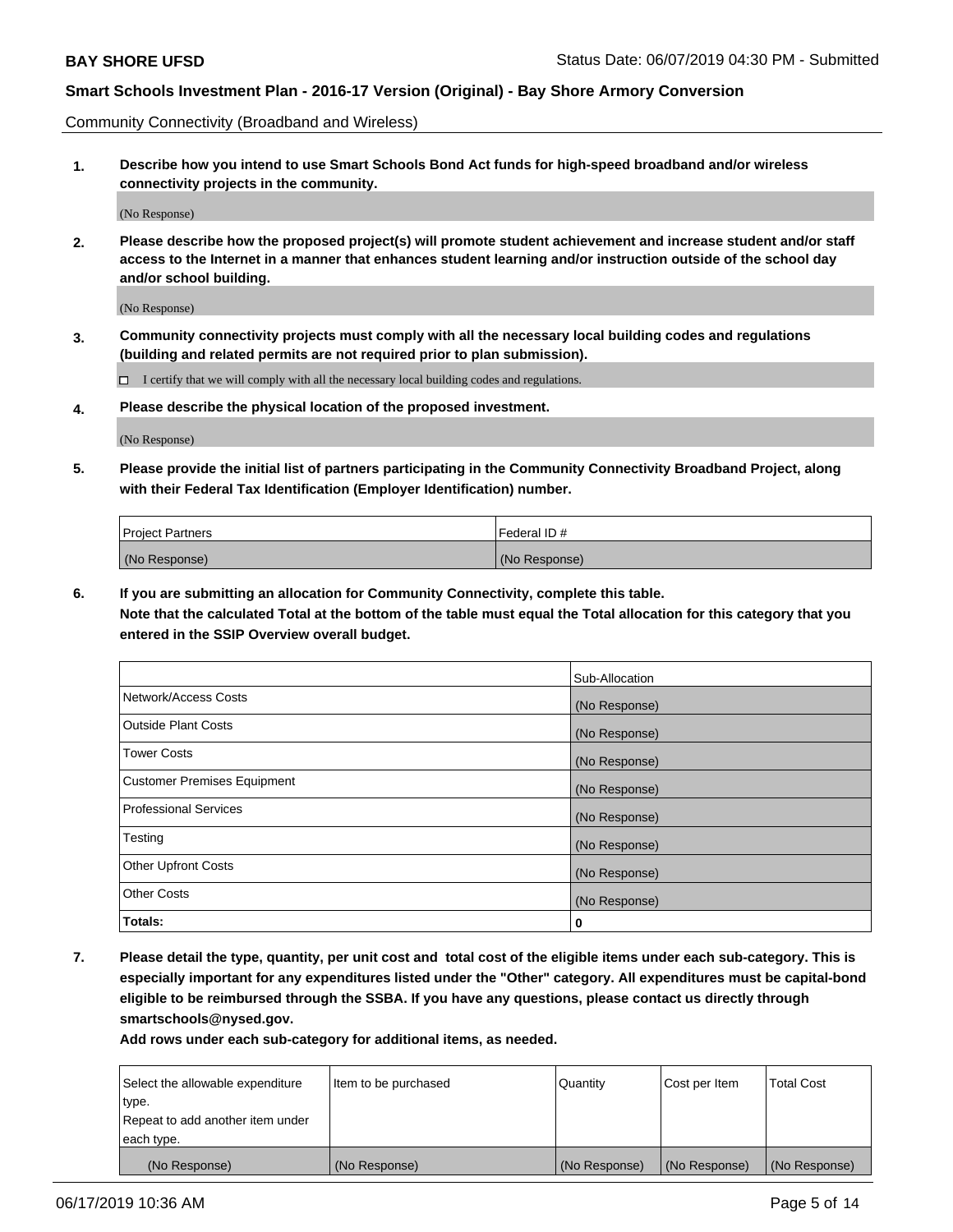## Classroom Learning Technology

**1. In order for students and faculty to receive the maximum benefit from the technology made available under the Smart Schools Bond Act, their school buildings must possess sufficient connectivity infrastructure to ensure that devices can be used during the school day. Smart Schools Investment Plans must demonstrate that sufficient infrastructure that meets the Federal Communications Commission's 100 Mbps per 1,000 students standard currently exists in the buildings where new devices will be deployed, or is a planned use of a portion of Smart Schools Bond Act funds, or is under development through another funding source. Smart Schools Bond Act funds used for technology infrastructure or classroom technology investments must increase the number of school buildings that meet or exceed the minimum speed standard of 100 Mbps per 1,000 students and staff within 12 months. This standard may be met on either a contracted 24/7 firm service or a**

- **"burstable" capability. If the standard is met under the burstable criteria, it must be:**
- **1. Specifically codified in a service contract with a provider, and**

**2. Guaranteed to be available to all students and devices as needed, particularly during periods of high demand, such as computer-based testing (CBT) periods.**

**Please describe how your district already meets or is planning to meet this standard within 12 months of plan submission.**

(No Response)

- **1a. If a district believes that it will be impossible to meet this standard within 12 months, it may apply for a waiver of this requirement, as described on the Smart Schools website. The waiver must be filed and approved by SED prior to submitting this survey.**
	- By checking this box, you are certifying that the school district has an approved waiver of this requirement on file with the New York State Education Department.

## **2. Connectivity Speed Calculator (Required)**

|                         | I Number of<br>Students | Multiply by<br>100 Kbps | to Convert to<br>Required<br>Speed in Mb | Divide by 1000 Current Speed Expected<br>lin Mb | Speed to be<br>Attained Within Required<br>12 Months | <b>Expected Date</b><br>When<br>Speed Will be<br>Met |
|-------------------------|-------------------------|-------------------------|------------------------------------------|-------------------------------------------------|------------------------------------------------------|------------------------------------------------------|
| <b>Calculated Speed</b> | (No<br>Response)        | (No Response)           | (No<br>Response)                         | (No<br>Response)                                | (No<br>Response)                                     | (No<br>Response)                                     |

**3. If the district wishes to have students and staff access the Internet from wireless devices within the school building, or in close proximity to it, it must first ensure that it has a robust Wi-Fi network in place that has sufficient bandwidth to meet user demand.**

**Please describe how you have quantified this demand and how you plan to meet this demand.**

(No Response)

**4. All New York State public school districts are required to complete and submit an Instructional Technology Plan survey to the New York State Education Department in compliance with Section 753 of the Education Law and per Part 100.12 of the Commissioner's Regulations.**

**Districts that include educational technology purchases as part of their Smart Schools Investment Plan must have a submitted and approved Instructional Technology Plan survey on file with the New York State Education Department.**

- $\Box$  By checking this box, you are certifying that the school district has an approved Instructional Technology Plan survey on file with the New York State Education Department.
- **5. Describe the devices you intend to purchase and their compatibility with existing or planned platforms or systems. Specifically address the adequacy of each facility's electrical, HVAC and other infrastructure necessary to install and support the operation of the planned technology.**

(No Response)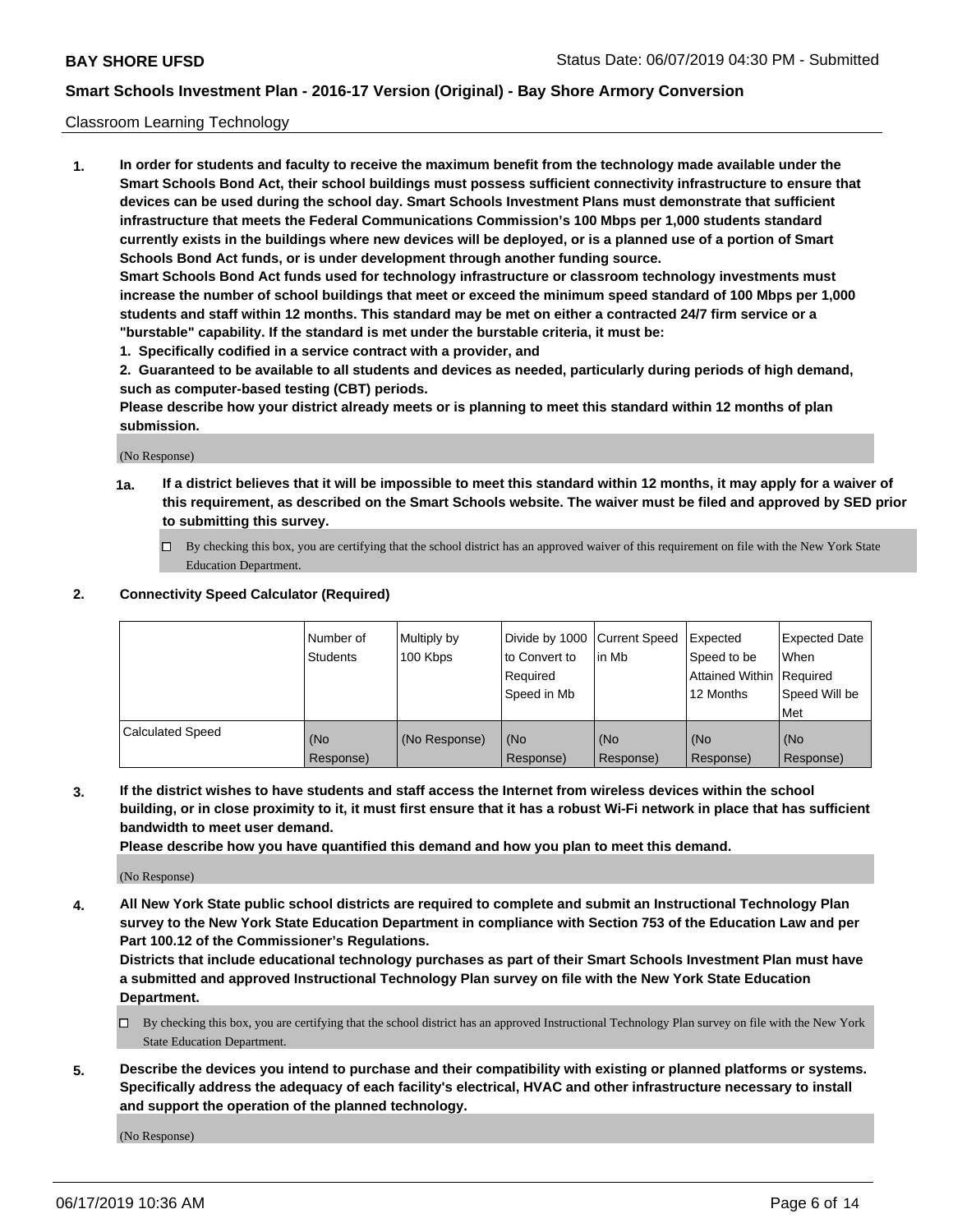## Classroom Learning Technology

- **6. Describe how the proposed technology purchases will:**
	- **> enhance differentiated instruction;**
	- **> expand student learning inside and outside the classroom;**
	- **> benefit students with disabilities and English language learners; and**
	- **> contribute to the reduction of other learning gaps that have been identified within the district.**

**The expectation is that districts will place a priority on addressing the needs of students who struggle to succeed in a rigorous curriculum. Responses in this section should specifically address this concern and align with the district's Instructional Technology Plan (in particular Question 2 of E. Curriculum and Instruction: "Does the district's instructional technology plan address the needs of students with disabilities to ensure equitable access to instruction, materials and assessments?" and Question 3 of the same section: "Does the district's instructional technology plan address the provision of assistive technology specifically for students with disabilities to ensure access to and participation in the general curriculum?"**

(No Response)

**7. Where appropriate, describe how the proposed technology purchases will enhance ongoing communication with parents and other stakeholders and help the district facilitate technology-based regional partnerships, including distance learning and other efforts.**

(No Response)

**8. Describe the district's plan to provide professional development to ensure that administrators, teachers and staff can employ the technology purchased to enhance instruction successfully.**

**Note: This response should be aligned and expanded upon in accordance with your district's response to Question 1 of F. Professional Development of your Instructional Technology Plan: "Please provide a summary of professional development offered to teachers and staff, for the time period covered by this plan, to support technology to enhance teaching and learning. Please include topics, audience and method of delivery within your summary."**

(No Response)

- **9. Districts must contact the SUNY/CUNY teacher preparation program that supplies the largest number of the district's new teachers to request advice on innovative uses and best practices at the intersection of pedagogy and educational technology.**
	- By checking this box, you certify that you have contacted the SUNY/CUNY teacher preparation program that supplies the largest number of your new teachers to request advice on these issues.
	- **9a. Please enter the name of the SUNY or CUNY Institution that you contacted.**

(No Response)

**9b. Enter the primary Institution phone number.**

(No Response)

**9c. Enter the name of the contact person with whom you consulted and/or will be collaborating with on innovative uses of technology and best practices.**

(No Response)

**10. A district whose Smart Schools Investment Plan proposes the purchase of technology devices and other hardware must account for nonpublic schools in the district.**

**Are there nonpublic schools within your school district?**

Yes

 $\square$  No

**11. Nonpublic Classroom Technology Loan Calculator**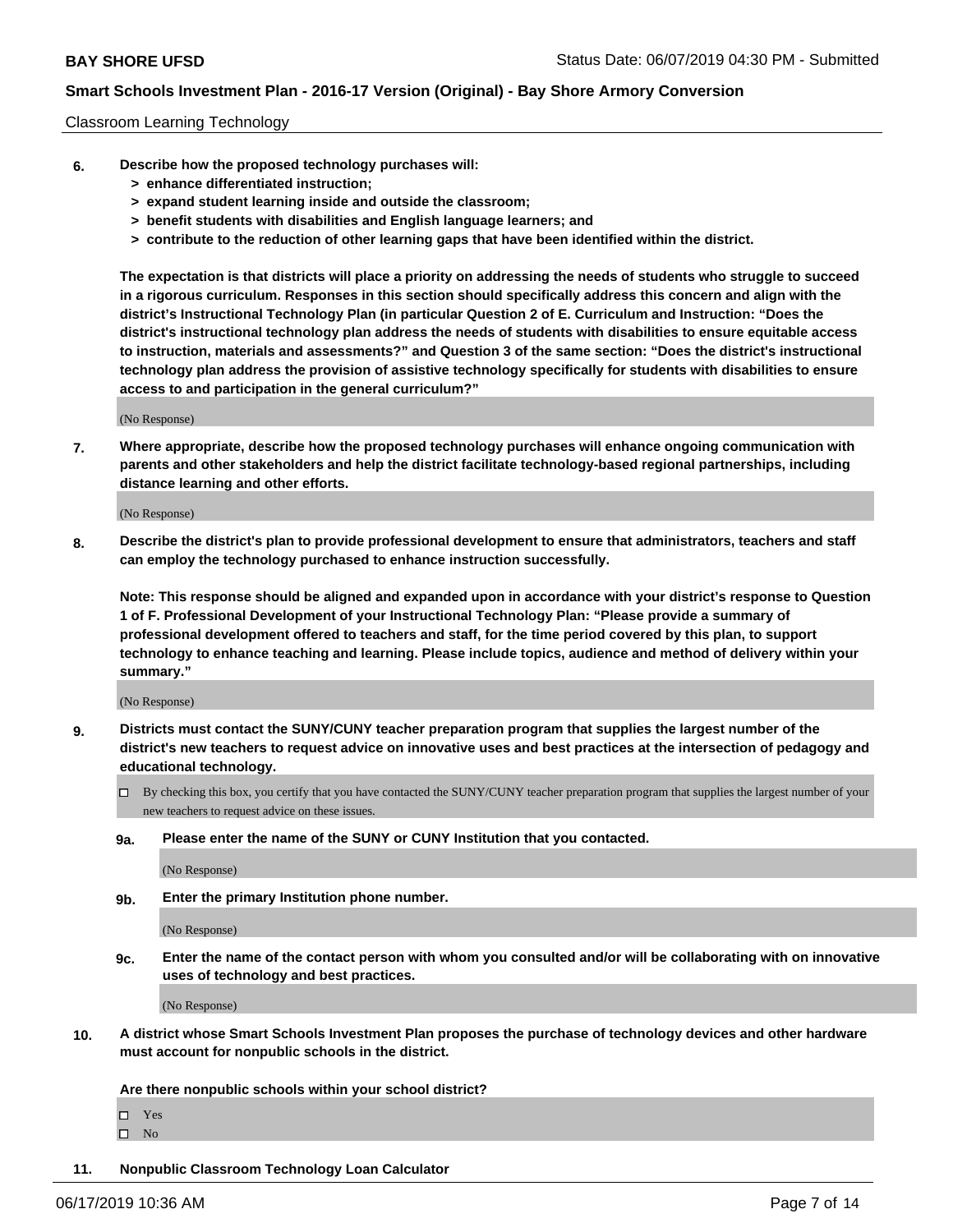## Classroom Learning Technology

**The Smart Schools Bond Act provides that any Classroom Learning Technology purchases made using Smart Schools funds shall be lent, upon request, to nonpublic schools in the district. However, no school district shall be required to loan technology in amounts greater than the total obtained and spent on technology pursuant to the Smart Schools Bond Act and the value of such loan may not exceed the total of \$250 multiplied by the nonpublic school enrollment in the base year at the time of enactment. See:**

**http://www.p12.nysed.gov/mgtserv/smart\_schools/docs/Smart\_Schools\_Bond\_Act\_Guidance\_04.27.15\_Final.pdf.**

|                                       | 1. Classroom<br>Technology<br>Sub-allocation | 2. Public<br>l Enrollment<br>(2014-15) | l 3. Nonpublic<br>l Enrollment<br>$(2014 - 15)$ | l 4. Sum of<br>l Public and<br>l Nonpublic<br>Enrollment                                      | 15. Total Per<br>Pupil Sub-<br>l allocation | l 6. Total<br>Nonpublic Loan<br>Amount |
|---------------------------------------|----------------------------------------------|----------------------------------------|-------------------------------------------------|-----------------------------------------------------------------------------------------------|---------------------------------------------|----------------------------------------|
| Calculated Nonpublic Loan<br>l Amount |                                              |                                        |                                                 | (No Response)   (No Response)   (No Response)   (No Response)   (No Response)   (No Response) |                                             |                                        |

**12. To ensure the sustainability of technology purchases made with Smart Schools funds, districts must demonstrate a long-term plan to maintain and replace technology purchases supported by Smart Schools Bond Act funds. This sustainability plan shall demonstrate a district's capacity to support recurring costs of use that are ineligible for Smart Schools Bond Act funding such as device maintenance, technical support, Internet and wireless fees, maintenance of hotspots, staff professional development, building maintenance and the replacement of incidental items. Further, such a sustainability plan shall include a long-term plan for the replacement of purchased devices and equipment at the end of their useful life with other funding sources.**

 $\Box$  By checking this box, you certify that the district has a sustainability plan as described above.

**13. Districts must ensure that devices purchased with Smart Schools Bond funds will be distributed, prepared for use, maintained and supported appropriately. Districts must maintain detailed device inventories in accordance with generally accepted accounting principles.**

By checking this box, you certify that the district has a distribution and inventory management plan and system in place.

**14. If you are submitting an allocation for Classroom Learning Technology complete this table. Note that the calculated Total at the bottom of the table must equal the Total allocation for this category that you entered in the SSIP Overview overall budget.**

|                          | Sub-Allocation |
|--------------------------|----------------|
| Interactive Whiteboards  | (No Response)  |
| <b>Computer Servers</b>  | (No Response)  |
| <b>Desktop Computers</b> | (No Response)  |
| <b>Laptop Computers</b>  | (No Response)  |
| <b>Tablet Computers</b>  | (No Response)  |
| <b>Other Costs</b>       | (No Response)  |
| Totals:                  | 0              |

**15. Please detail the type, quantity, per unit cost and total cost of the eligible items under each sub-category. This is especially important for any expenditures listed under the "Other" category. All expenditures must be capital-bond eligible to be reimbursed through the SSBA. If you have any questions, please contact us directly through smartschools@nysed.gov.**

**Please specify in the "Item to be Purchased" field which specific expenditures and items are planned to meet the district's nonpublic loan requirement, if applicable.**

**NOTE: Wireless Access Points that will be loaned/purchased for nonpublic schools should ONLY be included in this category, not under School Connectivity, where public school districts would list them.**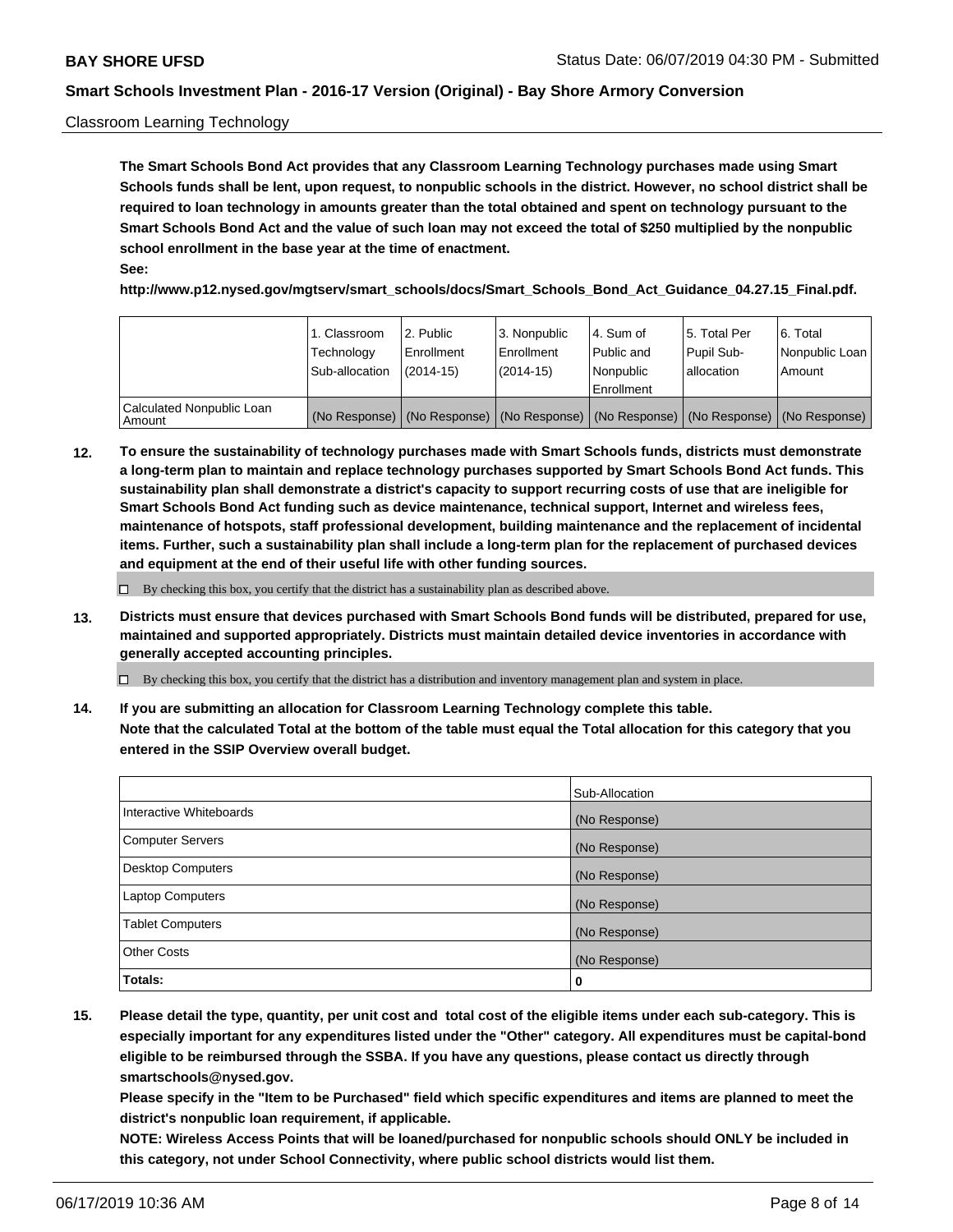Classroom Learning Technology

| Select the allowable expenditure | I Item to be Purchased | Quantity      | Cost per Item | <b>Total Cost</b> |
|----------------------------------|------------------------|---------------|---------------|-------------------|
| type.                            |                        |               |               |                   |
| Repeat to add another item under |                        |               |               |                   |
| each type.                       |                        |               |               |                   |
| (No Response)                    | (No Response)          | (No Response) | (No Response) | (No Response)     |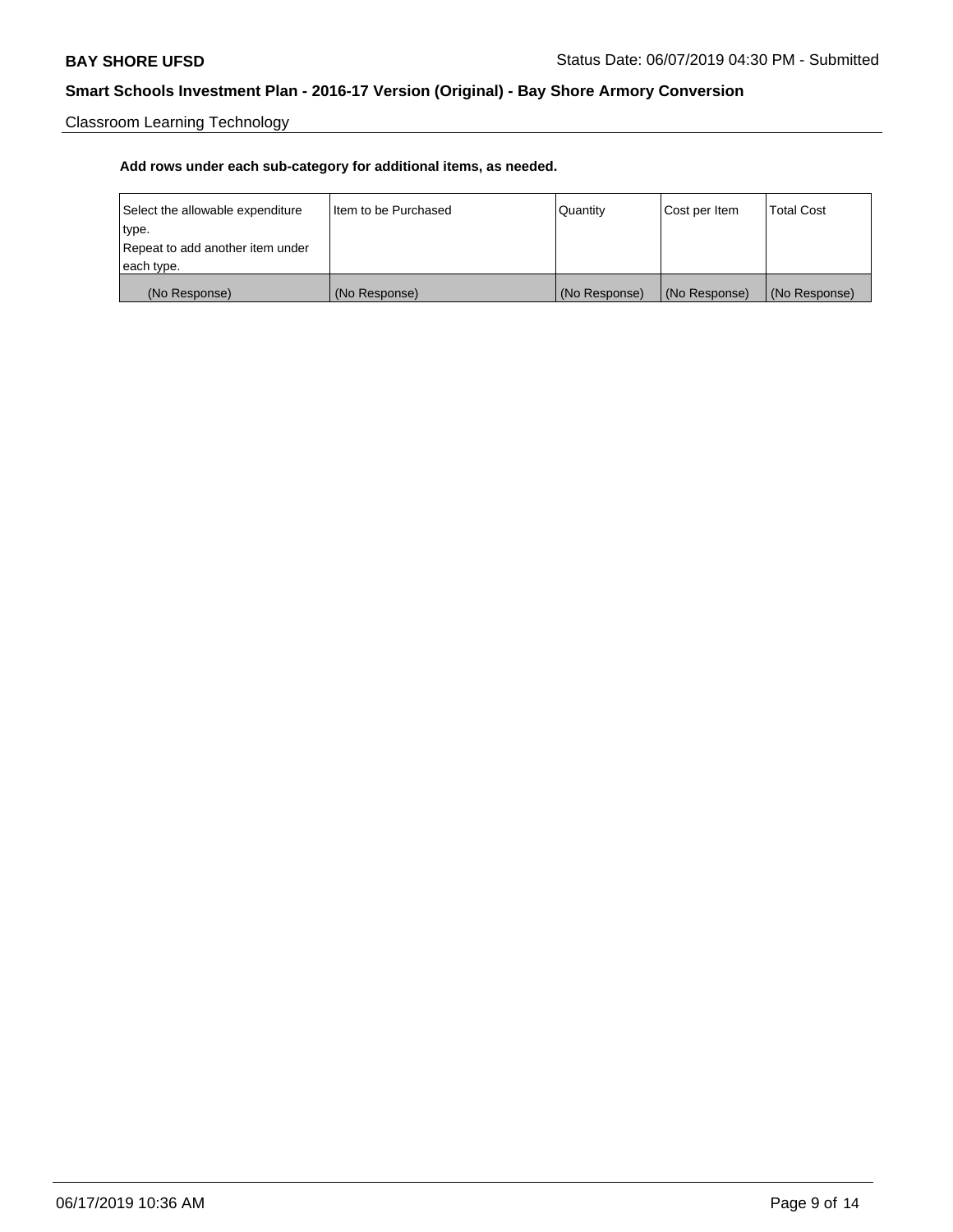## Pre-Kindergarten Classrooms

## **1. Provide information regarding how and where the district is currently serving pre-kindergarten students and justify the need for additional space with enrollment projections over 3 years.**

Our Universal Pre-K program is currently housed in four separate locations, two of which are District owned (and desperately needed by our K-2 program), with services being provided by two different outside contractors. The District employs a 1.0 FTE administrator to oversee both the needs of the program and the service providers. Prior to September of 2014, enrollment fluctuated from a low of the approximately 200 students that were supported by the state grant, to a high of almost 300 students in years where the Board of Education had the funding to supplement the grant and was able to both accept all applicants and provide transportation. The funding included in the 2014-15 State Budget was the first installment as part of the State's commitment to invest \$1.5 billion over five years to build a Statewide Universal Full-Day Pre-Kindergarten program. The Bay Shore Union Free School District received the largest single allocation of any non-city school district in the State, moving the program from a maximum of 183 half-day students to a maximum of 36 half-day and 284 full-day students, for a total of 320 students served. As of today (May 31, 2019), enrollment in the 2018-19 school year has reached capacity with approximately a dozen students being placed on a waiting list. With an average class size of 415 students and stable enrollment predicted over the course of the next five years, we are servicing approximately 77% of a given cohort. Our goal is to provide a Universal Pre-K program for 100% of our 4 year olds in this dedicated facility, enabling us to take back the in-district classrooms currently in use and begin a new full-day program for 3 year olds in the classroom space freed up in our outside contractor(s) facilities.

## **2. Describe the district's plan to construct, enhance or modernize education facilities to accommodate prekindergarten programs. Such plans must include:**

- **Specific descriptions of what the district intends to do to each space;**
- **An affirmation that pre-kindergarten classrooms will contain a minimum of 900 square feet per classroom;**
- **The number of classrooms involved;**
- **The approximate construction costs per classroom; and**

**- Confirmation that the space is district-owned or has a long-term lease that exceeds the probable useful life of the improvements.**

The Bay Shore UFSD was able, through locally sponsored legislation, to procure the Bay Shore Armory site for \$1. As per NYS OGS, the site is ours and available for our use in perpetuity, as long as it is being utilized for educational purposes. We now own the property and hold the deed. Once the entire site has been renovated, the completed capital project will provide 22 classrooms plus dedicated art/music classrooms, a technology lab, library, multi-purpose room w/stage, full kitchen, and health office, in additional to numerous ancillary instructional/office spaces. The 22 classrooms will contain a minimum of 600 square feet per classroom as agreed to by the Office of Early Learning. The District will provide the minimum of 30 square feet per child required by the Smart Schools Bond Act. Universal Pre-K classes may not exceed 18 students unless there are 2 paraprofessionals in the room, in which case they may not exceed 20 students. Therefore, a classroom containing a minimum of 600 square feet is sufficient by definition. Again, this was reviewed and approved by the various agencies involved, ergo project approval by Facilities Planning. We anticipate the entire project (much of which has already been constructed using various other sources of funding, including Transfer to Capital and QZAB monies) to total approximately \$12 million.

## **3. Smart Schools Bond Act funds may only be used for capital construction costs. Describe the type and amount of additional funds that will be required to support ineligible ongoing costs (e.g. instruction, supplies) associated with any additional pre-kindergarten classrooms that the district plans to add.**

Once the capital construction portion of the project is complete and the site becomes operational, there will be a number of expenses that the Board of Education has both been made aware of, and in some cases, already funds. As indicated above, the District currently employs a 1.0 FTE administrator to oversee both the needs of the program and the service providers. She will need full-time secretarial support (~\$50k). Our Grounds department is already maintaining the site, but 2 custodians will need to be hired to care for the buildings (~\$125k). An additional security guard is also anticipated (~\$40k). We will need both food and nursing services, but they will likely be negotiated into the contract with the CBO providing the instructional services, as will materials and supplies (completely grant funded). Utilities will be the responsibility of the District as will connectivity and telecommunication needs (~\$35k). Although optional, transportation is another item that will ultimately need to be looked at. All ineligible ongoing costs not covered by the winning CBO will be the responsibility of the Board of Education and must be annually budgeted within the General Fund.

**4. All plans and specifications for the erection, repair, enlargement or remodeling of school buildings in any public school district in the State must be reviewed and approved by the Commissioner. Districts that plan capital projects using their Smart Schools Bond Act funds will undergo a Preliminary Review Process by the Office of Facilities Planning.**

**Please indicate on a separate row each project number given to you by the Office of Facilities Planning.**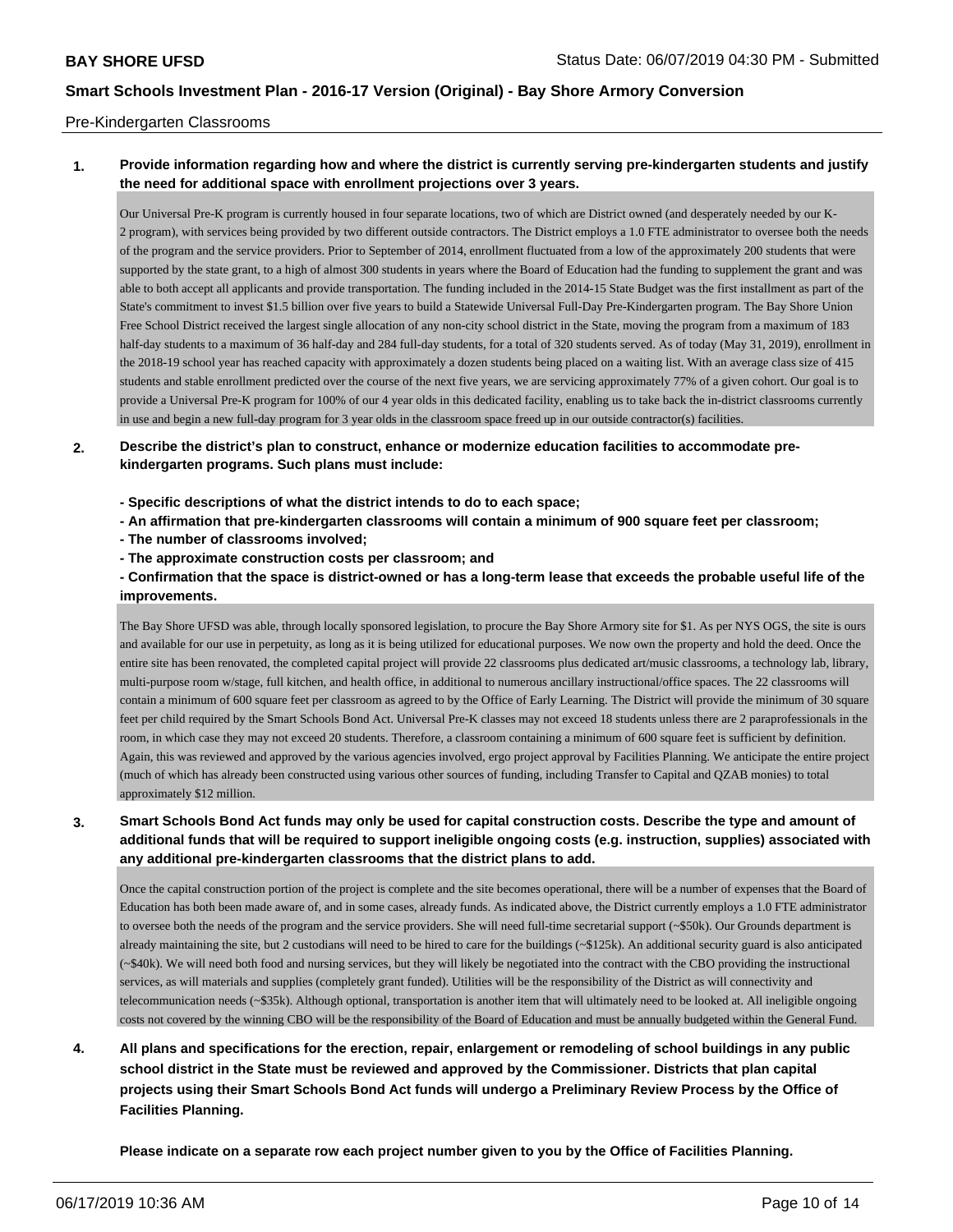Pre-Kindergarten Classrooms

| <b>Project Number</b> |  |
|-----------------------|--|
|                       |  |
| 580501030019002       |  |

**5. If you have made an allocation for Pre-Kindergarten Classrooms, complete this table. Note that the calculated Total at the bottom of the table must equal the Total allocation for this category that you entered in the SSIP Overview overall budget.**

|                                          | Sub-Allocation |
|------------------------------------------|----------------|
| Construct Pre-K Classrooms               | 3,600,381      |
| Enhance/Modernize Educational Facilities | (No Response)  |
| Other Costs                              | 335,097        |
| Totals:                                  | 3,935,478      |

**6. Please detail the type, quantity, per unit cost and total cost of the eligible items under each sub-category. This is especially important for any expenditures listed under the "Other" category. All expenditures must be capital-bond eligible to be reimbursed through the SSBA. If you have any questions, please contact us directly through smartschools@nysed.gov.**

| Select the allowable expenditure  | Item to be purchased                 | Quantity | Cost per Item | <b>Total Cost</b> |
|-----------------------------------|--------------------------------------|----------|---------------|-------------------|
| type.                             |                                      |          |               |                   |
| Repeat to add another item under  |                                      |          |               |                   |
| each type.                        |                                      |          |               |                   |
| <b>Construct Pre-K Classrooms</b> | <b>General Trades</b>                | 1.00     | 2,590,232     | 2,590,232         |
| <b>Construct Pre-K Classrooms</b> | Plumbing                             | 1.00     | 337,824       | 337,824           |
| <b>Construct Pre-K Classrooms</b> | <b>HVAC</b>                          | 1.00     | 367,305       | 367,305           |
| <b>Construct Pre-K Classrooms</b> | Electric                             | 1.00     | 95,768        | 95.768            |
| <b>Construct Pre-K Classrooms</b> | Furniture                            | 1.00     | 209,252       | 209,252           |
| <b>Other Costs</b>                | Architect, Engineer, Consultant Fees | 1.00     | 226,923       | 226,923           |
| <b>Other Costs</b>                | <b>Project Incidentals</b>           | 1.00     | 108,174       | 108,174           |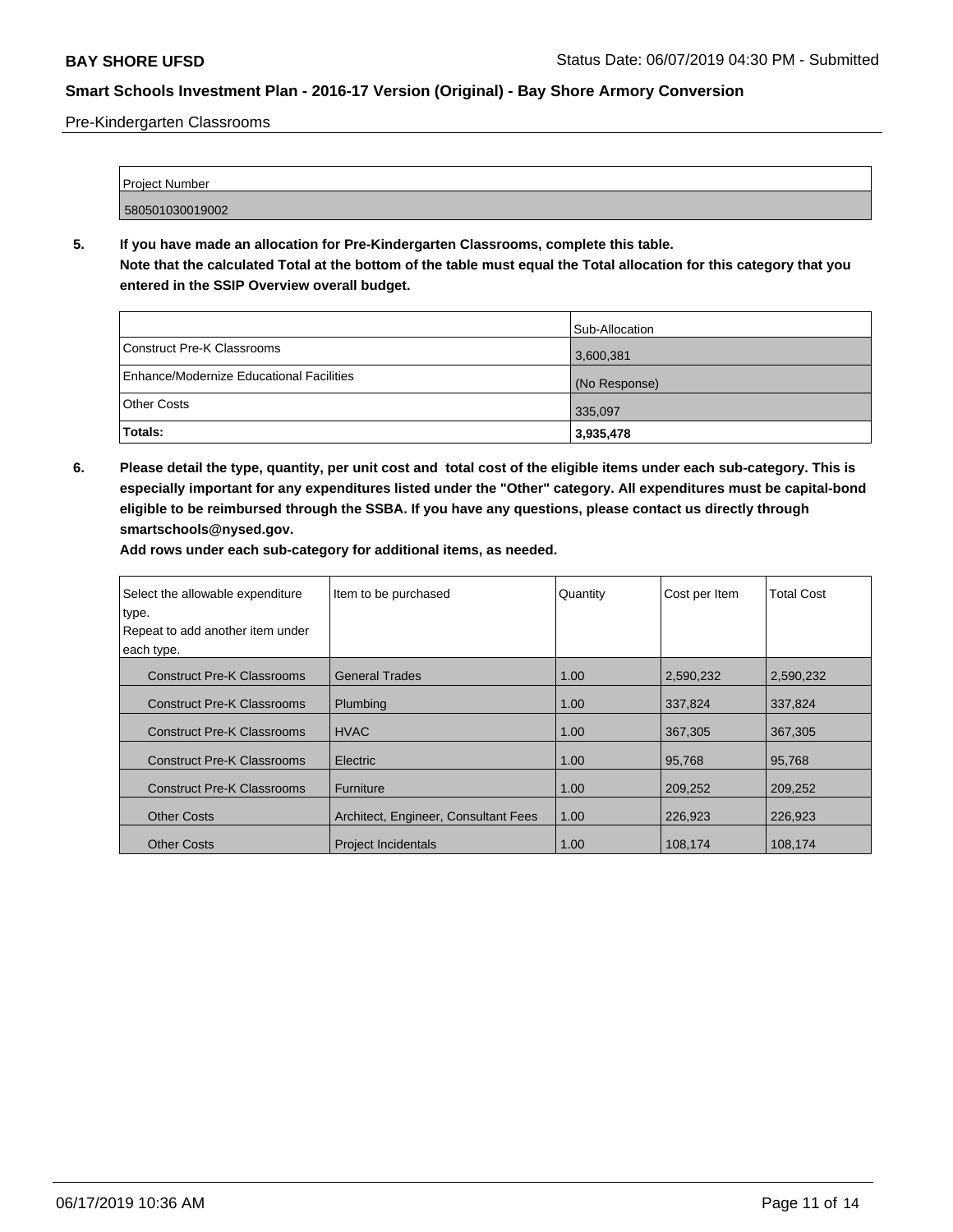Replace Transportable Classrooms

**1. Describe the district's plan to construct, enhance or modernize education facilities to provide high-quality instructional space by replacing transportable classrooms.**

(No Response)

**2. All plans and specifications for the erection, repair, enlargement or remodeling of school buildings in any public school district in the State must be reviewed and approved by the Commissioner. Districts that plan capital projects using their Smart Schools Bond Act funds will undergo a Preliminary Review Process by the Office of Facilities Planning.**

**Please indicate on a separate row each project number given to you by the Office of Facilities Planning.**

| Project Number |  |
|----------------|--|
|                |  |
|                |  |
|                |  |
|                |  |
| (No Response)  |  |
|                |  |
|                |  |
|                |  |

**3. For large projects that seek to blend Smart Schools Bond Act dollars with other funds, please note that Smart Schools Bond Act funds can be allocated on a pro rata basis depending on the number of new classrooms built that directly replace transportable classroom units.**

**If a district seeks to blend Smart Schools Bond Act dollars with other funds describe below what other funds are being used and what portion of the money will be Smart Schools Bond Act funds.**

(No Response)

**4. If you have made an allocation for Replace Transportable Classrooms, complete this table. Note that the calculated Total at the bottom of the table must equal the Total allocation for this category that you entered in the SSIP Overview overall budget.**

|                                                | Sub-Allocation |
|------------------------------------------------|----------------|
| Construct New Instructional Space              | (No Response)  |
| Enhance/Modernize Existing Instructional Space | (No Response)  |
| <b>Other Costs</b>                             | (No Response)  |
| Totals:                                        | 0              |

**5. Please detail the type, quantity, per unit cost and total cost of the eligible items under each sub-category. This is especially important for any expenditures listed under the "Other" category. All expenditures must be capital-bond eligible to be reimbursed through the SSBA. If you have any questions, please contact us directly through smartschools@nysed.gov.**

| Select the allowable expenditure | Item to be purchased | l Quantitv    | Cost per Item | <b>Total Cost</b> |
|----------------------------------|----------------------|---------------|---------------|-------------------|
| type.                            |                      |               |               |                   |
| Repeat to add another item under |                      |               |               |                   |
| each type.                       |                      |               |               |                   |
| (No Response)                    | (No Response)        | (No Response) | (No Response) | (No Response)     |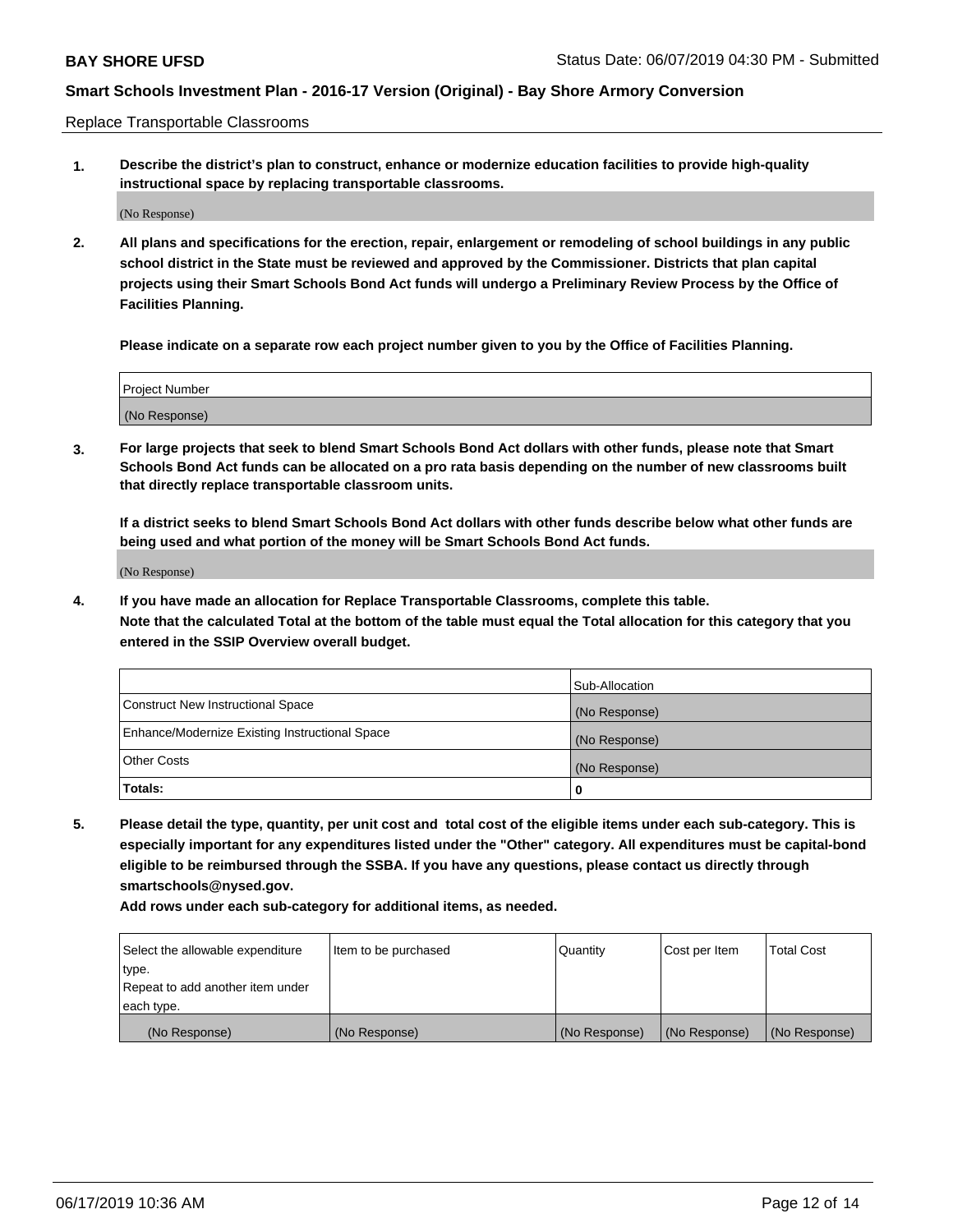High-Tech Security Features

**1. Describe how you intend to use Smart Schools Bond Act funds to install high-tech security features in school buildings and on school campuses.**

(No Response)

**2. All plans and specifications for the erection, repair, enlargement or remodeling of school buildings in any public school district in the State must be reviewed and approved by the Commissioner. Districts that plan capital projects using their Smart Schools Bond Act funds will undergo a Preliminary Review Process by the Office of Facilities Planning.** 

**Please indicate on a separate row each project number given to you by the Office of Facilities Planning.**

| <b>Project Number</b> |  |
|-----------------------|--|
| (No Response)         |  |

- **3. Was your project deemed eligible for streamlined Review?**
	- Yes
	- $\square$  No
- **4. Include the name and license number of the architect or engineer of record.**

| <b>Name</b>   | License Number |
|---------------|----------------|
| (No Response) | (No Response)  |

**5. If you have made an allocation for High-Tech Security Features, complete this table.**

**Note that the calculated Total at the bottom of the table must equal the Total allocation for this category that you entered in the SSIP Overview overall budget.**

|                                                      | Sub-Allocation |
|------------------------------------------------------|----------------|
| Capital-Intensive Security Project (Standard Review) | (No Response)  |
| <b>Electronic Security System</b>                    | (No Response)  |
| <b>Entry Control System</b>                          | (No Response)  |
| Approved Door Hardening Project                      | (No Response)  |
| <b>Other Costs</b>                                   | (No Response)  |
| Totals:                                              | 0              |

**6. Please detail the type, quantity, per unit cost and total cost of the eligible items under each sub-category. This is especially important for any expenditures listed under the "Other" category. All expenditures must be capital-bond eligible to be reimbursed through the SSBA. If you have any questions, please contact us directly through smartschools@nysed.gov.**

| Select the allowable expenditure | Item to be purchased | Quantity      | Cost per Item | <b>Total Cost</b> |
|----------------------------------|----------------------|---------------|---------------|-------------------|
| type.                            |                      |               |               |                   |
| Repeat to add another item under |                      |               |               |                   |
| each type.                       |                      |               |               |                   |
| (No Response)                    | (No Response)        | (No Response) | (No Response) | (No Response)     |